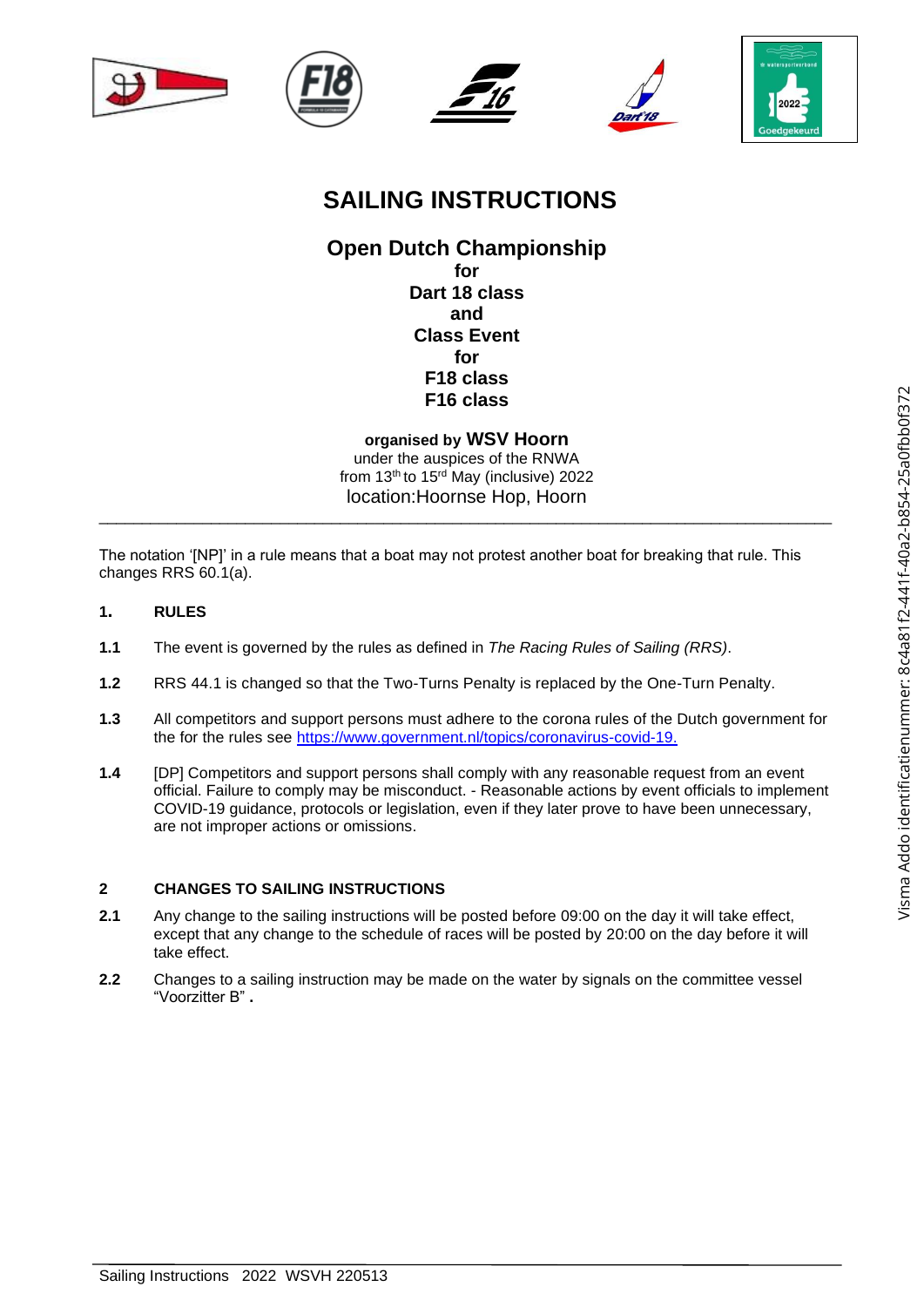

## **3 COMMUNICATIONS WITH COMPETITORS**

**3.1** the committee will do the notices at the Whatsapp Group. Register for the Whatsappgroup via<https://chat.whatsapp.com/Dys3twlPhbICJtecMbYUC5>



**3.2** The race office is located at Julianapark 1; 1621 MR Hoorn. +31 229 213 54[0;](http://www.wsvh.nl/locatie/)  [www.wsvh.nl/locatie/](http://www.wsvh.nl/locatie/)

#### **4 [DP] CODE OF CONDUCT**

- **4.1** Competitors and support persons shall comply with reasonable requests from race officials.
- **4.2** Competitors and support persons shall handle any equipment -or place advertising provided by the organizing authority with care, seamanship, in accordance with any instructions for its use and without interfering with its functionality.

#### **5. SIGNALS MADE ASHORE**

- **5.1** Signals made ashore will be displayed at a committee vessel at the launch area.
- **5.2** When flag AP **IFF** is displayed ashore, '1 minute' is replaced with 'not less than 60 minutes' in the race signal AP.

## **6 SCHEDULE OF RACES**

**6.1**

| Date:           | Class: F18 | Class: F16 | Class: Dart 18 |
|-----------------|------------|------------|----------------|
| Friday 13 May   |            |            | 4 races        |
| Saturday 14 May | 4 races    | 4 races    | 4 races        |
| Sunday 15 May   | 4 races    | 4 races    | 4 races        |

- **6.2** One extra race per day may be sailed, provided that no class becomes more than one race ahead of schedule and the change is made according to SI 2.1.
- **6.3** The scheduled time of the warning signal for the first race each day is

| Date:           | Class: F18 | Class: $F16$ | Class: Dart 18 |
|-----------------|------------|--------------|----------------|
| Friday 13 May   |            |              | 12:25          |
| Saturday 14 May | 11:55      | 11:55        | 10:55          |
| Sunday 15 May   | 10:55      | 10:55        | 11:00          |

- **6.4** To alert boats that a race or sequence of races will begin soon, the orange starting line flag will be displayed with one sound at least five minutes before a warning signal is made.
- **6.5** On the last scheduled day of racing no warning signal will be made after 15:00.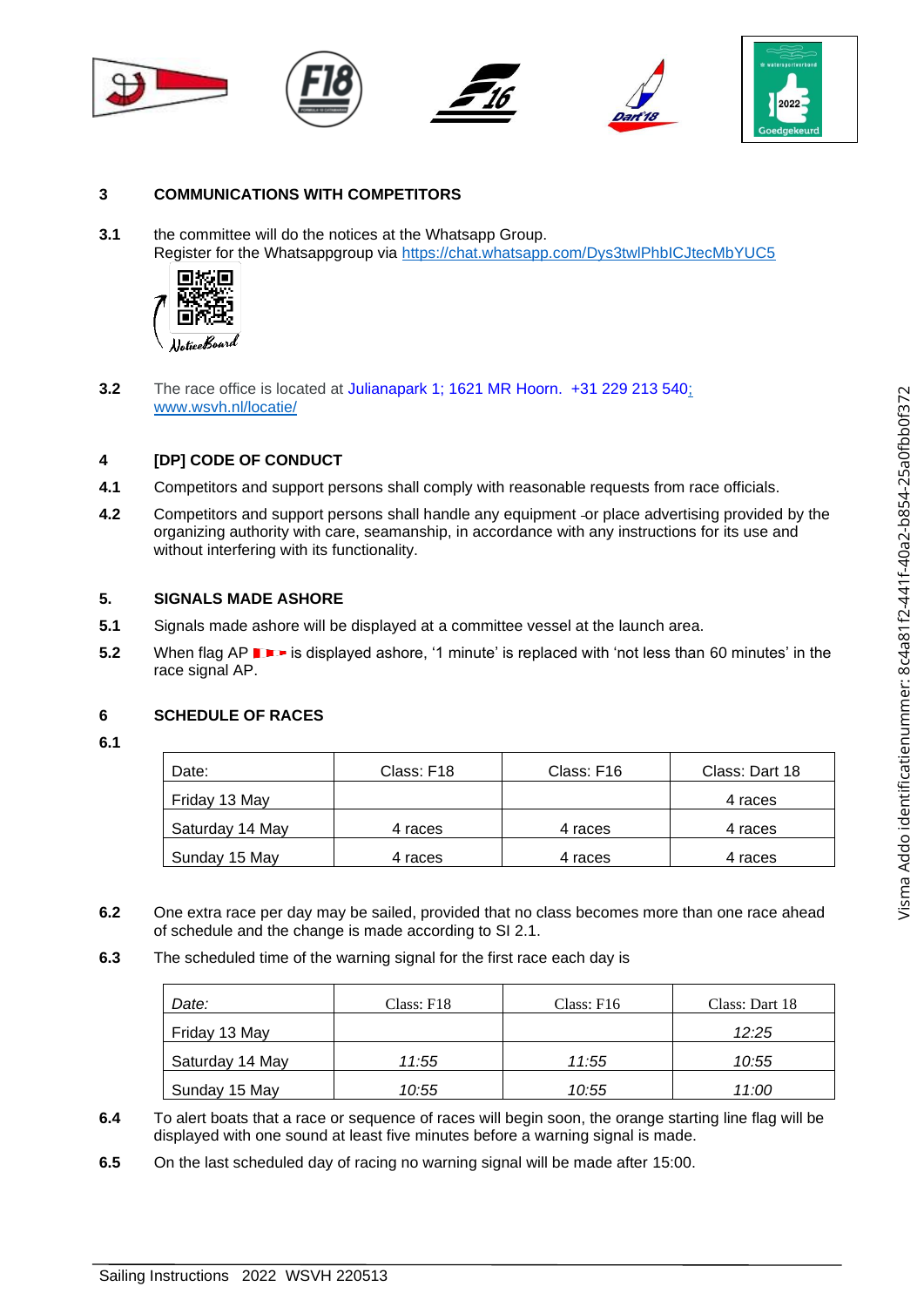

#### **7 CLASS FLAGS**

**7.1** The Class flags are:

|      | F18 | F16 | Dart 18 |
|------|-----|-----|---------|
| Flag | Red | Red | Yellow  |

#### **8 RACING AREA**

**8.1** Addendum A shows the location of the racing area.

## **9 COURSES**

- **9.1** The diagram(s) in SI Addendum B show(s) the courses, including the approximate angles between legs, the order in which marks are to be passed, and the side on which each mark is to be left.
- **9.2** No later than the warning signal, the race committee vessel will display the approximate compass bearing of the first leg and the course number on a white board with roman numerals.
- **9.3** Spare
- **9.4** Legs of the course will not be changed after the preparatory signal. This changes RRS 33.

#### **10 MARKS**

- **10.1** Marks of the course are orange buoys.
- **10.2** New marks, as provided in SI 13.1, will be green buoys.
- **10.3** The starting marks will be a buoy with staff displaying an orange flag and a staff displaying an orange flag on the committee vessel with club flag WSV Hoorn

The finishing marks will be a buoy with staff displaying a blue flag and a staff displaying a blue flag on the committee vessel.

**10.4** A race committee vessel signaling a change of a leg of the course is a mark as provided in SI 13.2.

#### **11 Spare**

#### **12 THE START**

#### **12.1 Spare**

- **12.2** The starting line is between a staff displaying an orange flag on the committee vessel at the starboard end and a buoy with staff displaying an orange flag at the port end.
- **12.3** Boats for which the warning signal has not yet been given must avoid the starting area during starting procedures for other races.
- **12.4 Spare**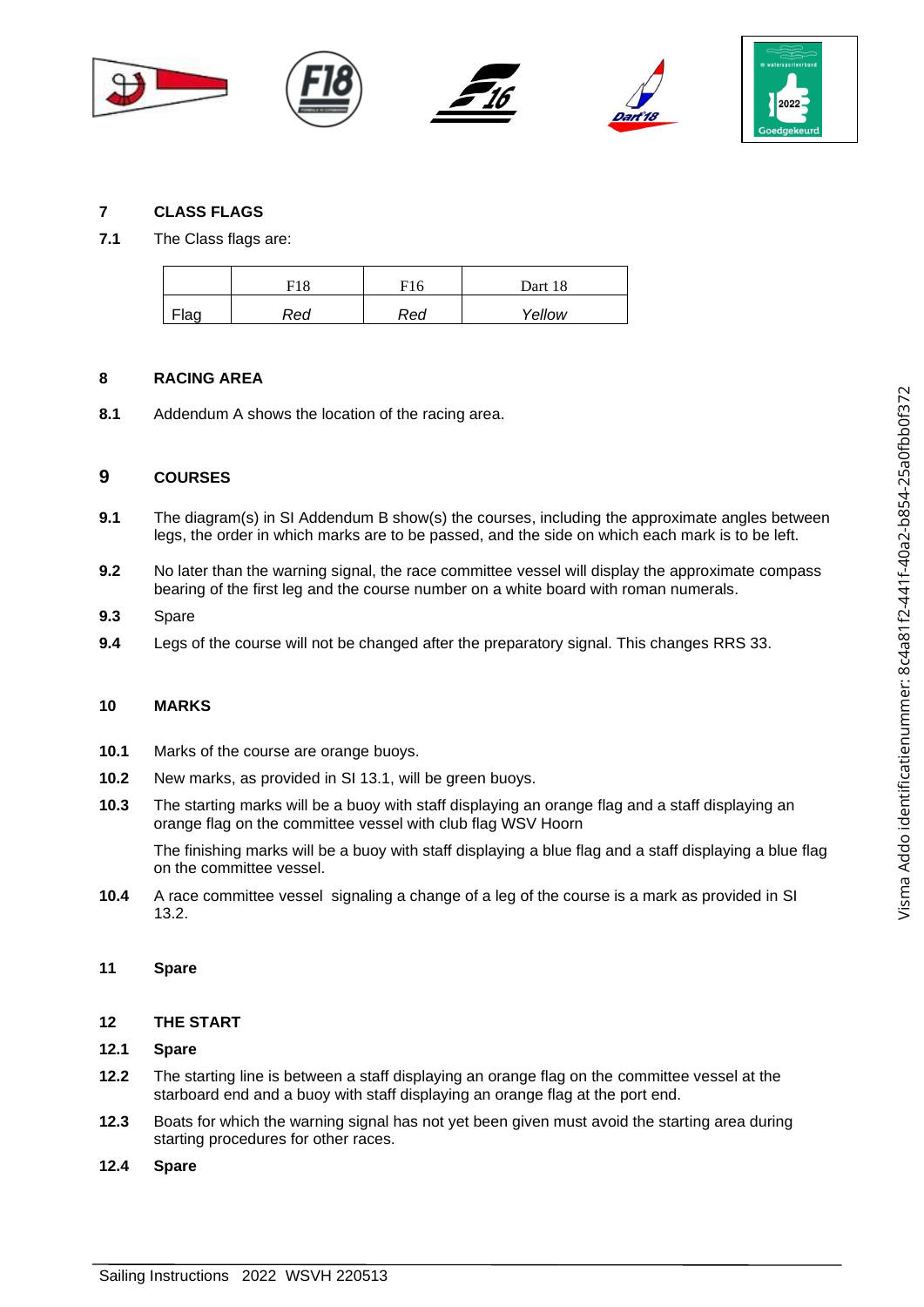

**12.5** A boat that does not start within 4 minutes after her starting signal will be scored Did Not Start without a hearing. This changes RRS A5.1 and A5.2.

## **13 CHANGE OF THE NEXT LEG OF THE COURSE**

- **13.1** To change the next leg of the course, the race committee will lay a new mark or move the finishing line and remove the original mark as soon as practicable. When in a subsequent change a new mark is replaced, it will be replaced by an original mark.
- **13.2** Except at a gate, boats shall pass between the race committee vessel signalling the change of the next leg and the nearby mark, leaving the mark to port and the race committee vessel to starboard. This changes RRS 28.

#### **14 THE FINISH**

**14.1** The finishing line will be between a staff displaying a blue flag on the committee vessel at the starboard end and a buoy with staff displaying a blue flag at the port end.

#### **15 Spare**

#### **16 TIME LIMITS [AND TARGET TIMES]**

**16.1** The targettime of race is 45 Minutes. The Mark 1 Time Limit, Race Time Limit (see RRS 35), and the Finishing Window are shown in the table below.

| Mark 1 Time Limit | Race Time Limit | Finishing Window |
|-------------------|-----------------|------------------|
| 20 Minutes        | 60 Minutes      | 20 Minutes       |

- **16.2** If no boat has passed Mark 1 within the Mark 1 time limit the race will be abandoned.
- **16.3** The Finishing Window is the time for boats to finish after the first boat sails the course and finishes. Boats failing to finish within the Finishing Window, and not subsequently retiring, penalized or given redress, will be scored Time Limit Expired (TLE) without a hearing. A boat scored TLE shall be scored points for the finishing place [one][two] more than the points scored by the last boat that finished within the Finishing Window. This changes RRS 35, A5.1, A5.2 and A10.
- **16.4** Failure to meet the target time will not be grounds for redress. This changes RRS 62.1(a).

#### **17 HEARING REQUESTS**

- **17.1** For each class, the protest time limit is 60 minutes after the last boat [in that class] finishes the last race of the day or the race committee signals no more racing today, whichever is later. The time will be posted on the official notice board.
- **17.2** Hearing request forms are available from the starting Vessel at the launch area .
- **17.3** Notices will be posted no later than 30 minutes after the protest time limit to inform competitors of hearings in which they are parties or named as witnesses. Hearings will be held in the protest room, located at Julianapark 1; 1621 MR in Hoorn. [; www.wsvh.nl/locatie/](http://www.wsvh.nl/locatie/) [,](http://www.wsvh.nl/locatie/) beginning at the time posted in the Whatsappgroup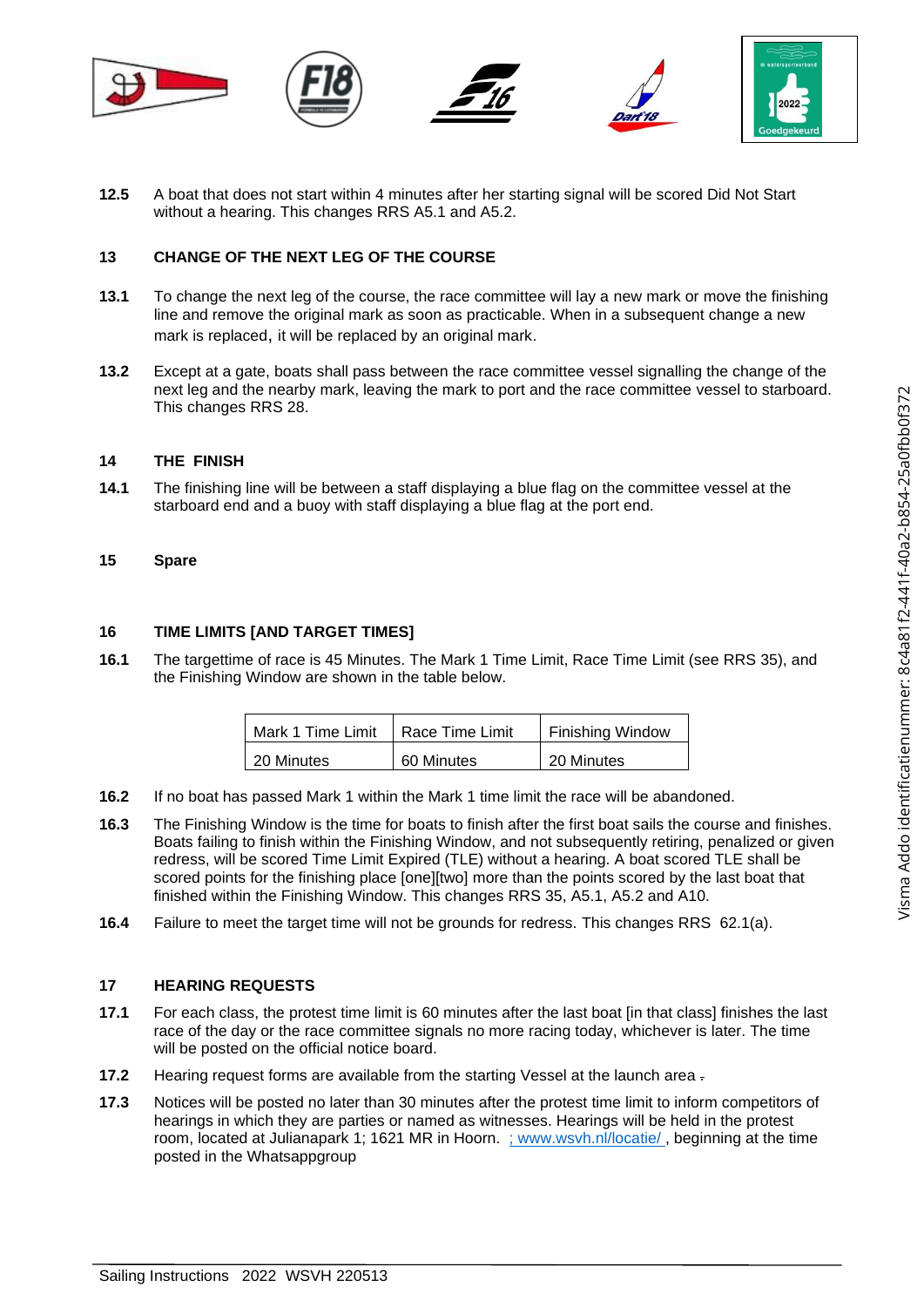



# **18 [NP][DP] SAFETY REGULATIONS**

#### **18.1 Spare**

**18.2 [DP]** A boat that retires from a race shall notify the race committee at the first reasonable opportunity.

#### **19 REPLACEMENT OF CREW OR EQUIPMENT**

**19.1** Substitution of competitors will not be allowed without prior written approval of the race committee Replacement of the responsible person is not allowed.

#### **20 EQUIPMENT CHECKS AND MEASUREMENT CHECKS**

- **20.1** A boat or equipment may be inspected at any time for compliance with the class rules, notice of race and sailing instructions.
- **20.2** [DP] When instructed by a race official on the water, a boat shall proceed to a designated area for inspection.

#### **21 Spare**

#### **22 OFFICIAL VESSELS**

**22.1** Official vessels will be identified as follows: white flag with "RC"

#### **23 [DP] SUPPORT TEAMS**

- **23.1** Spare.
- **23.2** Team leaders, coaches and other support persons shall stay outside areas where boats are racing from the time of the preparatory signal for the first start until all boats have finished or retired or the race committee signals a postponement, general recall or abandonment..

#### **24 TRASH DISPOSAL**

**24.1** Trash may be placed aboard official boats**.**

#### **25 ORGANISATION**

The race officer is the state of the race officer is the state of the state of the state of the state of the state of the state of the state of the state of the state of the state of the state of the state of the state of The chairman of the protest committee is : Henk Plaatje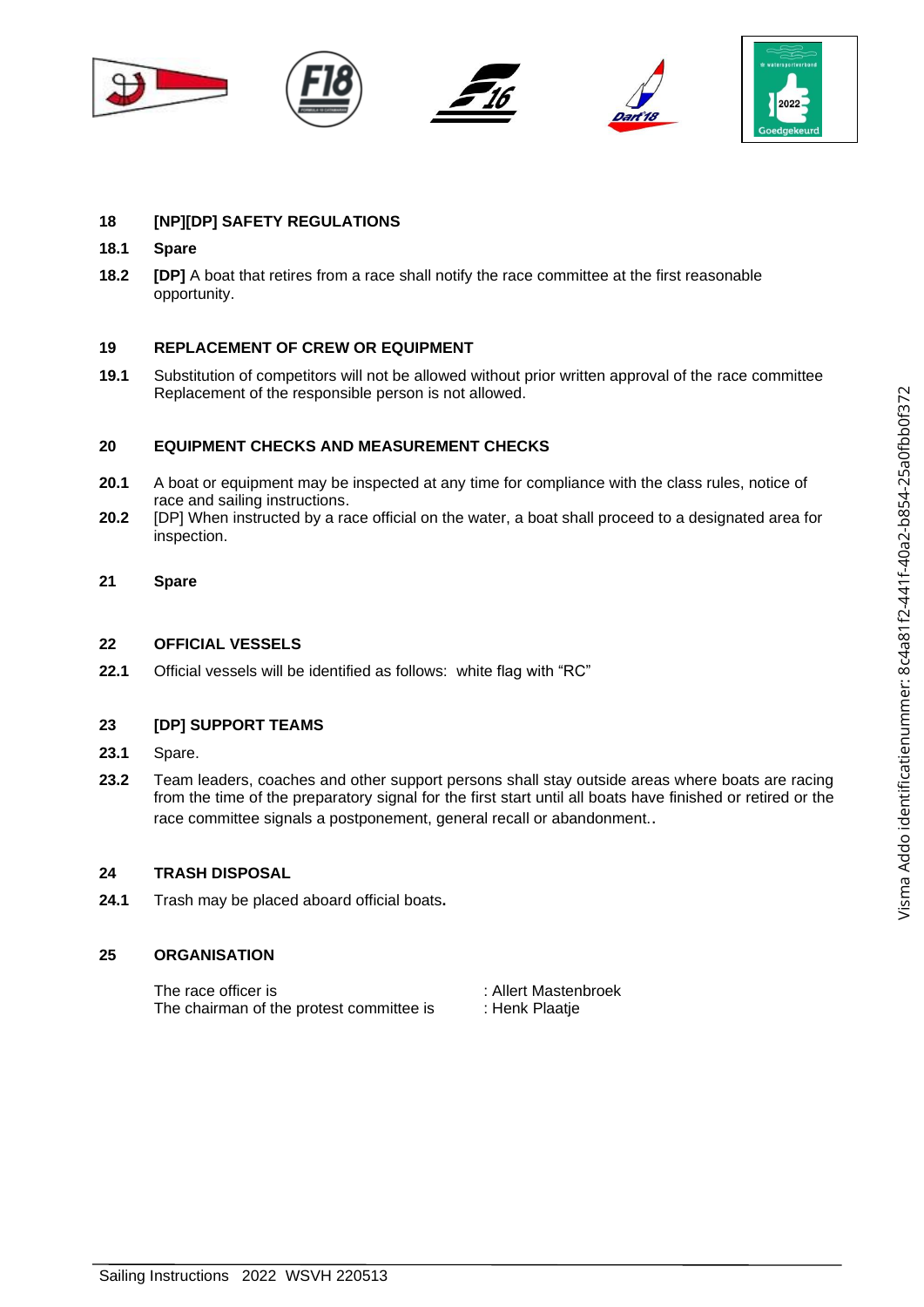

**ADDENDUM A**

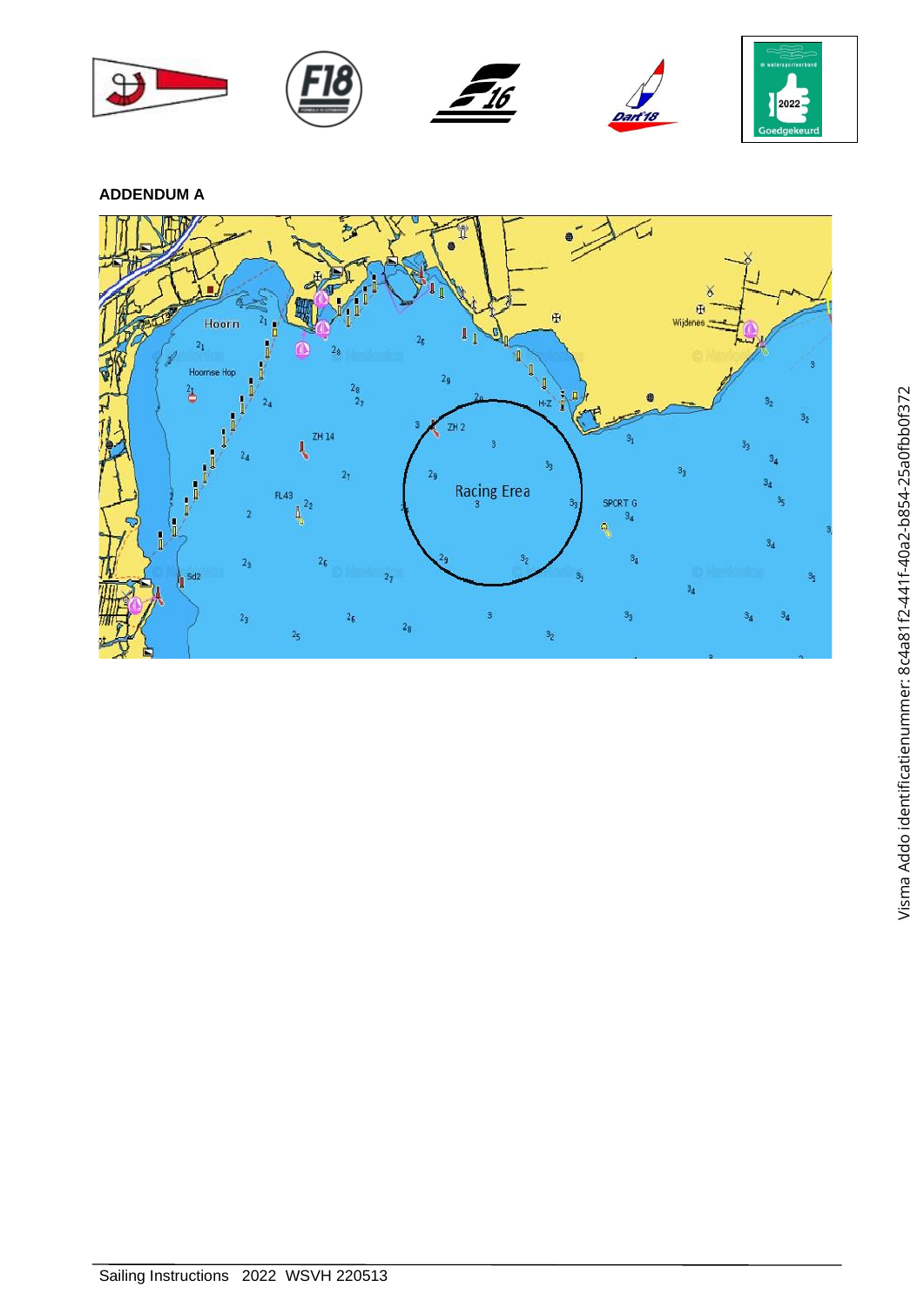

**ADDENDUM B**

**Course I : Start-1p-2p-3s/p-1p-2p-3p-Finish Course II : Start-1p-2p-3s/p-1p-2p-3s/p-1p-2p-3p- Finish Course III: Start-1p-2p-3s/p-1p-2p-3s/p-1p-2p-3s/p-1-2-3p- Finish**

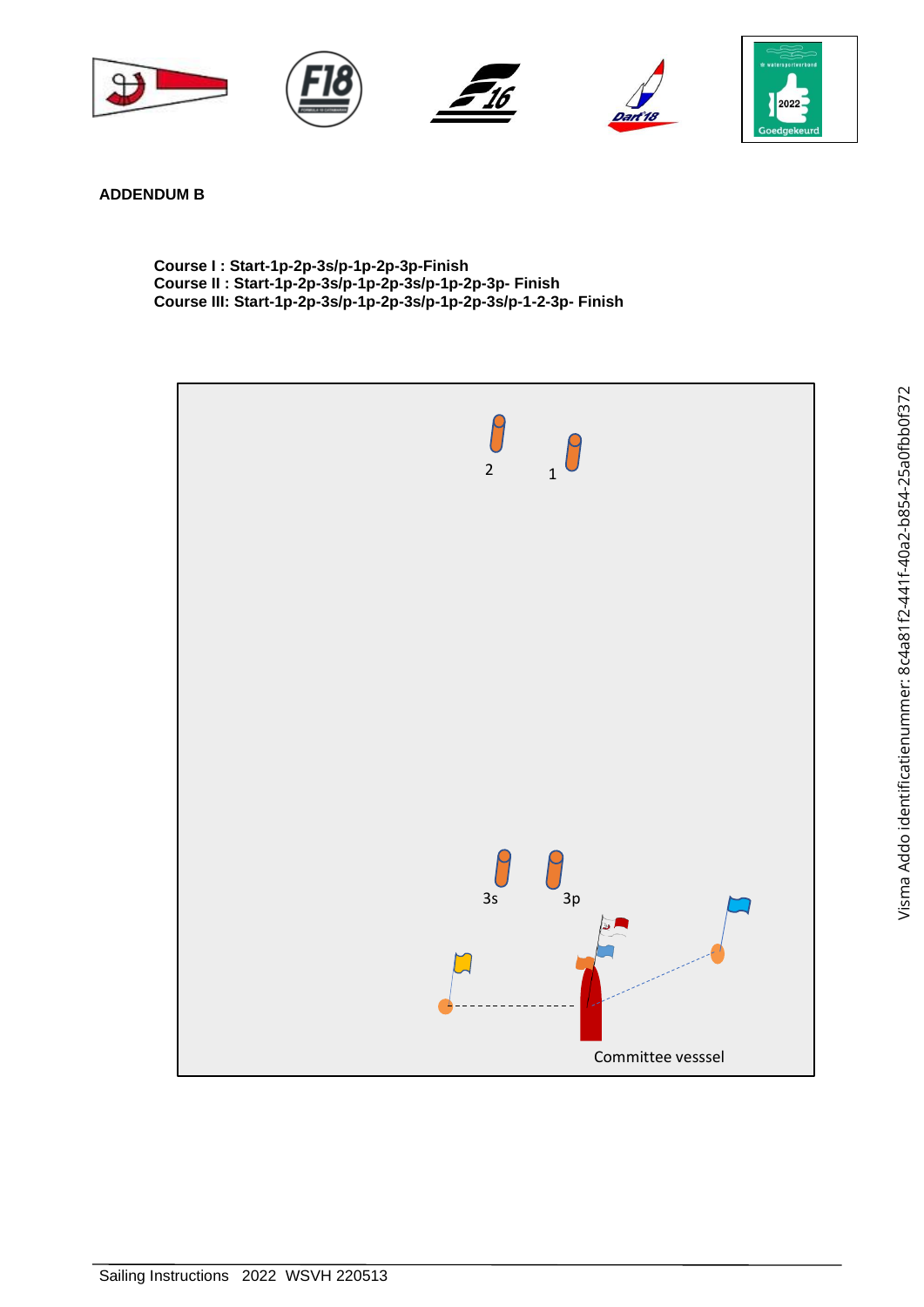

Het document is ondertekend met de digitale Visma Addo ondertekendienst. De handtekeningen in dit document zijn juridisch bindend. De identiteit van de ondertekenaar is geregistreerd en onderaan vermeld.

Met mijn handtekening bevestig ik de inhoud van het bovenvermelde document. gilbert haverkamp wsvhoorn Signer's name supplied by Gilbert Haverkamp 21-2-2022 15:01 reinout den teuling dart klasse organisatie Signer's name supplied by Gilbert Haverkamp 21-2-2022 19:31

wik becker klasse organisatie F18 Signer's name supplied by Gilbert Haverkamp

25-2-2022 20:45

Dit document is digitaal ondertekend met de Visma Addo ondertekendienst. Het ondertekenen van certificaten in dit document is veilig en gevalideerd dankzij het gebruik van de wiskundige tekens van het originele document.

Dit document is vergrendeld voor aanpassingen en heeft een tijdstempel door middel van een certificaat van een betrouwbare derde partij. Alle cryptografische certificaten die ondertekend worden, zijn omgeven in de PDF, in het geval deze dienen opgestuurd te worden voor validatie in de toekomst.

#### **Hoe verifiëren of een document de originele versie is**

Dit document is beschermd door het Adobe CDS certificaat. Wanneer u het document opent in Adobe Reader, ziet u dat het document is gecertificeerd door de Visma Addo ondertekendienst. Dit is uw garantie dat de inhoud van het document ongewijzigd is.

U heeft de mogelijkheid om de cryptogragische certificaten in het document te verifiëren door middel van de Visma Addo validator op deze website https://vismaaddo.net/WebAdmin/#/NemIdValidation